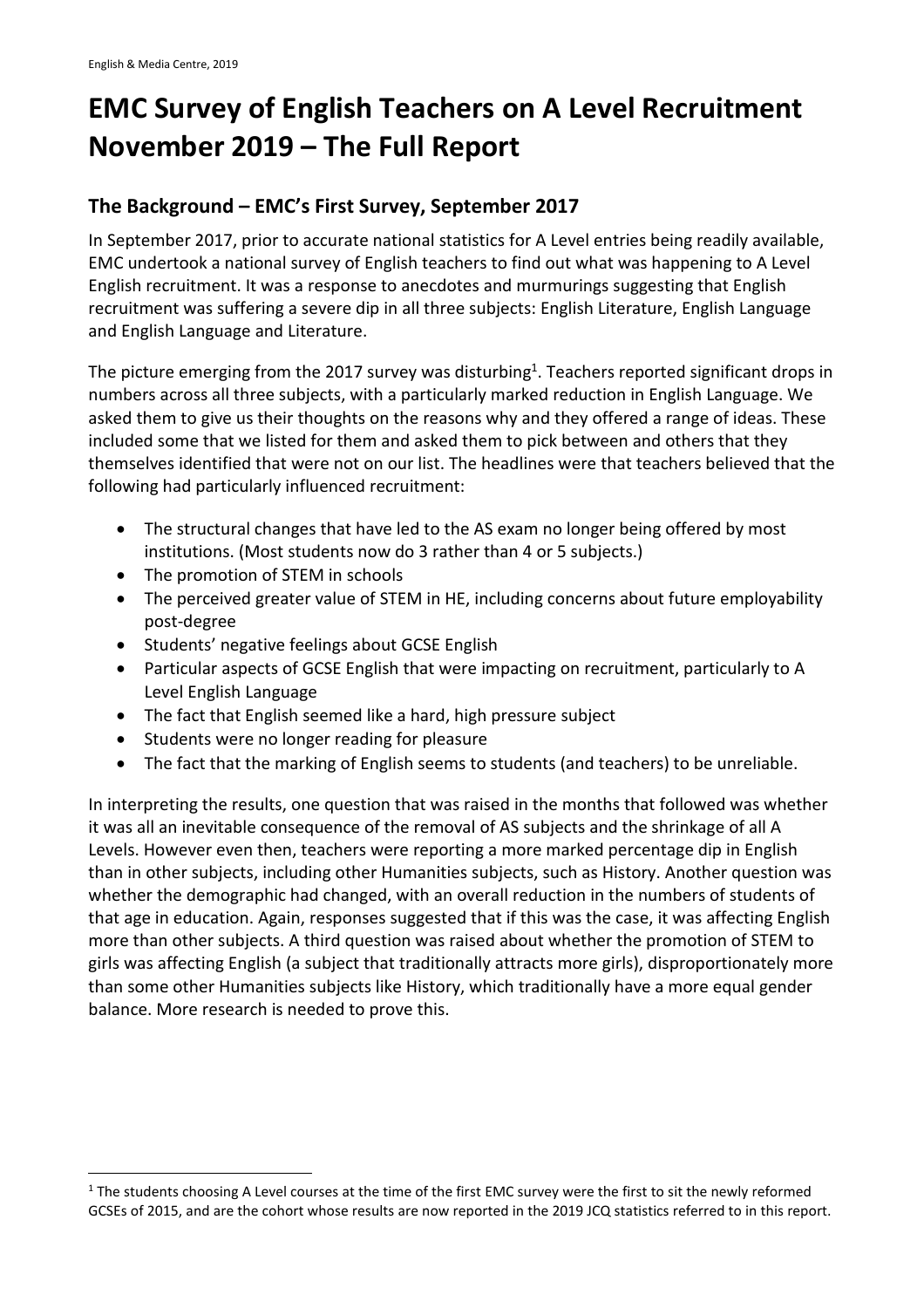### **Official JCQ Examination Entry Statistics 2018-19 (and Since 2012)**

Since the 2017 Survey, we have had official national statistics from the Joint Council for Qualifications (JCQ), giving the 2017-19 actual examination entries for all three English subjects in England.<sup>2</sup> These told the same story as that that which emerged from our first survey but, if anything painted an even more troubling picture, with figures continuing to fall between 2017 and 2019. They also give answers to some of the questions about English recruitment in relation to other subjects (APPENDIX 2). The headlines are:

### **English Literature A Level**

| 2019 | 37,179 (-8% on 2018) (approximately 25% on 2011) <sup>3</sup> |
|------|---------------------------------------------------------------|
| 2018 | 40,456 (-4% on 2017)                                          |
| 2017 | 42,246 (-4% on 2016)                                          |

### **English Language A Level**

| 2019 | 13,689 (-22% on 2018) (approximately -42% on 2011) |
|------|----------------------------------------------------|
| 2018 | 17,875 (-16% on 2017)                              |
| 2017 | 21,210 (-3% on 2016)                               |

### **English Language & Literature A Level**

| 2019 | 7479 (-16% on 2018) (approximately -56% on 2011) |
|------|--------------------------------------------------|
| 2018 | 8878 (-13% on 2017)                              |
| 2017 | 10,250 (-10% on 2016)                            |

### **All English A Level subjects**

| 2019 |        | 58347 (13.5% on 2018) (-31% on 2012. Data here from JCQ) |
|------|--------|----------------------------------------------------------|
| 2018 |        | 66923 (-9% on 2017)                                      |
| 2017 |        | 73137 (-6% on 2016)                                      |
| 2012 | 83,721 |                                                          |

This is in the context of figures for all subjects showing a much less significant drop:

### **All A Level subjects**

| 2019 | 736,734 (-1% on 2018) (-7% on 2012 Data from JCQ) |
|------|---------------------------------------------------|
| 2018 | 745,537 (-2% on 2017)                             |
| 2017 | 759,233 (-1% on 2016)                             |

To put it into the context of other Humanities subjects, History had a percentage *increase* in numbers of 6% between 2018 and 2019, with 47,914 entries as compared with 44,403. (For comparison, History in 2019 was 2% up on the entries in 2012.

The shrinkage of all English A Level subjects by 30% since 2012 is a cause for great concern. Though there has been a pattern of percentage reductions over the whole of this period, it has sharply accelerated since 2016. It has also been particularly extreme in English Language, which is now just over half the size it was in 2012.

<sup>&</sup>lt;sup>2</sup> Full statistics are available from Joint Council for Qualifications, GCE A Level https://www.jcq.org.uk/examination-results/alevels. We have extracted the relevant data to produce these statistics, showing the percentage rise and fall over time in each subject in England. We also include a full UK breakdown (England, Wales and Northern Ireland but not Scotland, where the main exams taken are Highers and Advanced Highers). (APPENDIX 1).

<sup>&</sup>lt;sup>3</sup> The statistics for the 2011 breakdowns into separate subjects (above) are taken from a different source. See APPENDIX 1)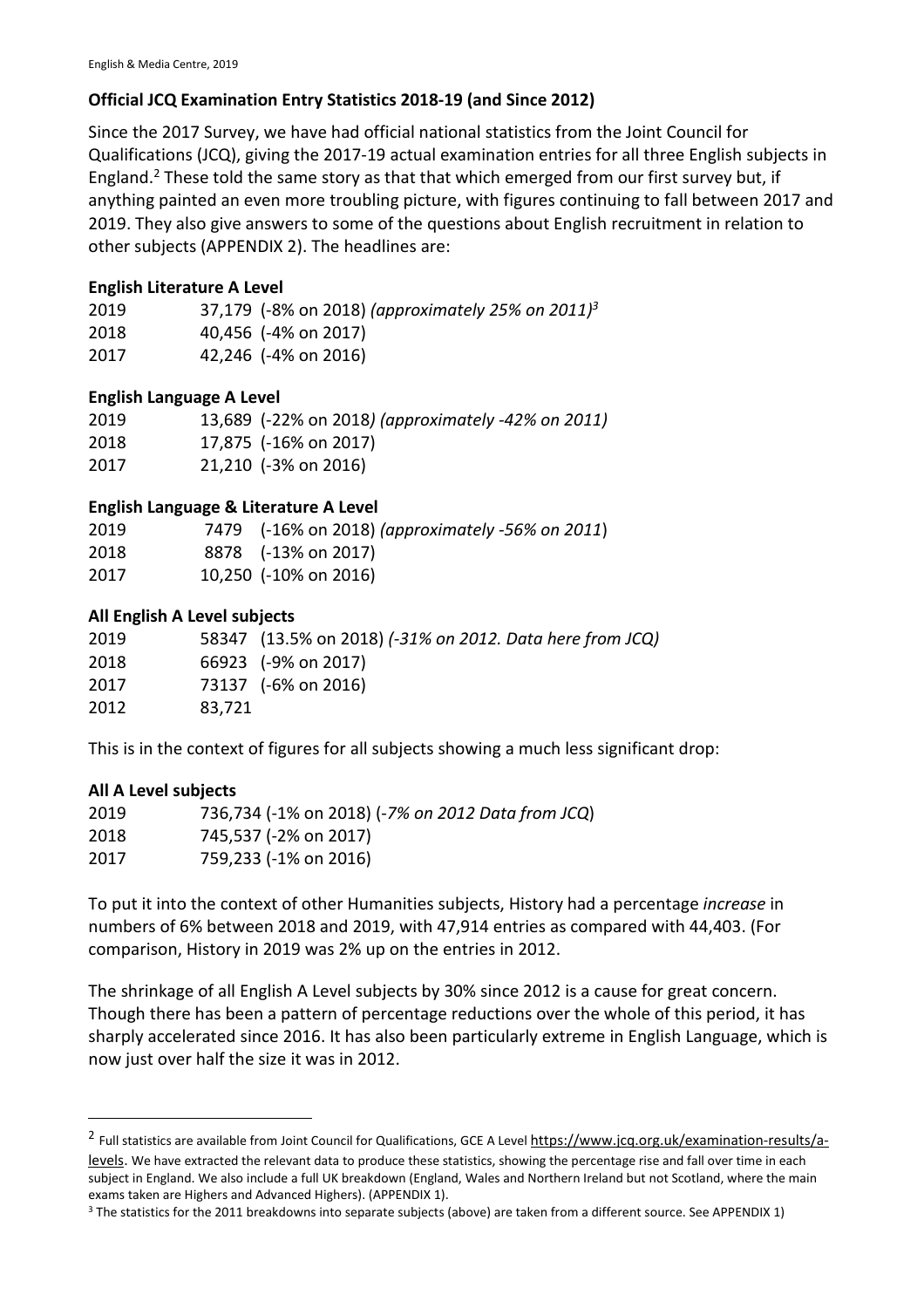### **The New EMC Survey, October 2019**

207 teachers completed our survey. This was almost double the number in the 2017 survey. The results came from state and independent schools of different types and colleges across the country.

We are confident that the figures and comments presented are reliable and representative of what is happening in terms of English A Level recruitment and teaching as a whole, and would be broadly replicated in any similar survey. Our purpose in presenting the figures, however, is not to draw definitive conclusions, but to draw attention to significant issues facing A Level English teaching at the moment and to call for further research and an urgent action plan from the DfE to address the problem.

We would like to point out two anomalies in the data. While we do not regard them as statistically significant, they are worth noting.

- There might be occasional replication of data where multiple teachers from the same school have completed the survey. However, we are confident that instances of this occurring are negligible. 70% of the 212 teachers completing the survey named their school, with only five instances of replication. If these figures are replicated for the remaining 30% then that would mean seven instances of replication.
- A small number of responses came from teachers working in schools outside of England, which operate within different social pressures and policy directives. Given these schools still follow English examination syllabuses, they have also been included in the final figures.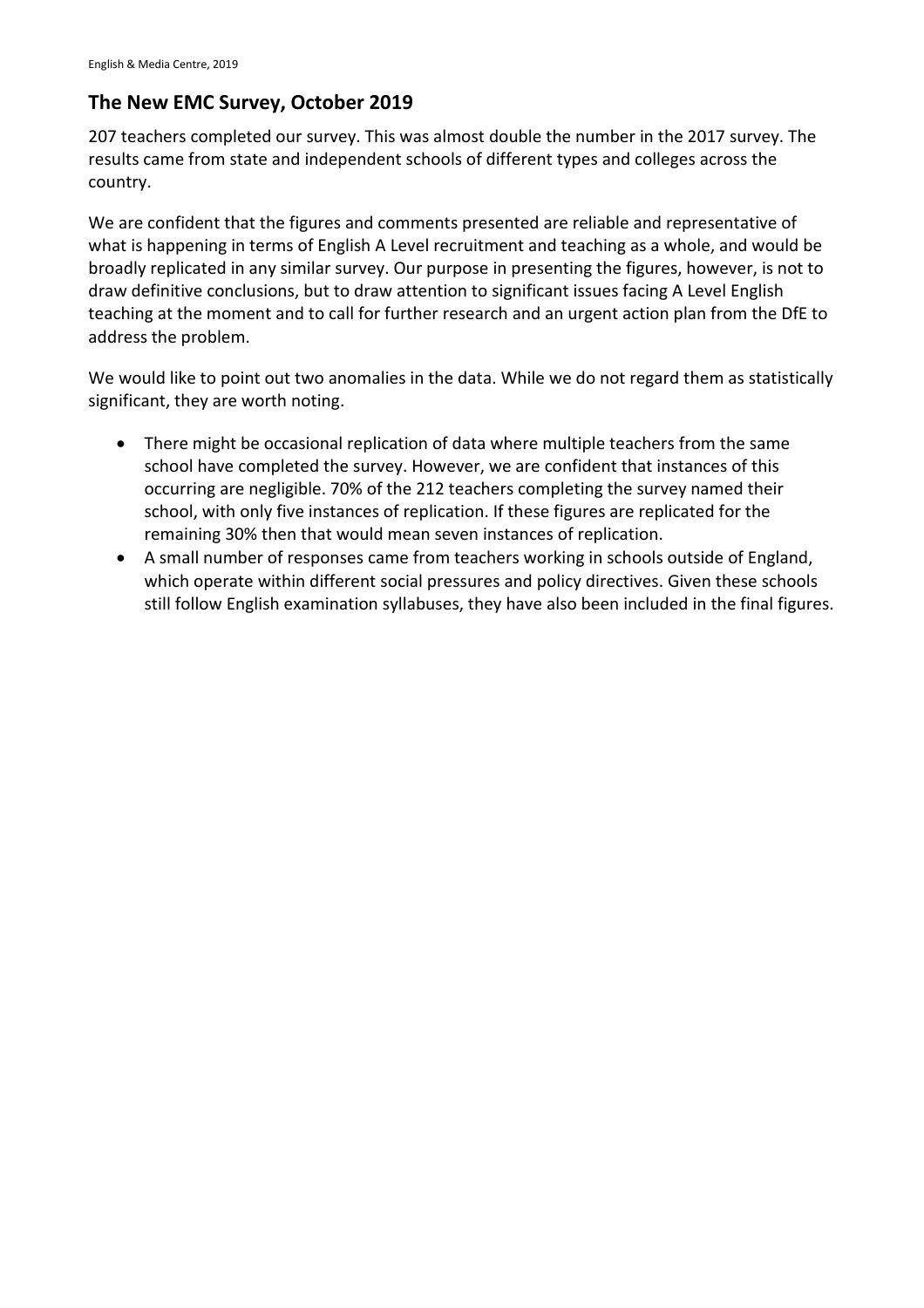# **Recruitment for A Level English Subjects**

Although the JCQ statistics give clear, incontrovertible national information regarding entries, we still thought it worth asking a set of questions about whether our respondees were experiencing recruitment swings in line with these national figures and how the changes were impacting on class sizes and numbers of classes on offer.

### **Q. Is your experience broadly in line with the national picture? Please use the comment box to outline changes in subjects offered, numbers of classes, numbers of students.**

The figures suggest that the national picture is broadly replicated across all schools and colleges, with only a small number showing increases in any of the English subjects. Only in exceptional circumstances was the increase significant.

|                            | Participating<br>schools + colleges | <b>Recruitment</b><br>dropping in line<br>with national<br>picture, or worse | <b>Numbers no longer</b><br>offering this A<br>Level as an option |
|----------------------------|-------------------------------------|------------------------------------------------------------------------------|-------------------------------------------------------------------|
| Literature                 | 207                                 | 163 (79%)                                                                    | $2(1\%$ decline)                                                  |
| Language                   | 124                                 | 102 (82%)                                                                    | 19 (15% decline)                                                  |
| Language and<br>Literature | 72                                  | 37 (99%)                                                                     | 34 (47% decline)                                                  |

Where schools and colleges were bucking the trend, increases were generally small. Instances of a sustained increase in numbers over more than one year were rare:

- Literature 8 schools (4%)
- Language 7 schools (6%)
- Language and Literature 0 schools (0%)

In many ways the figures and comments in the EMC Survey of October 2019 are more worrying than the OFQUAL raw data about 2019 examination entries from the Awarding Bodies. Lying beneath these figures is a story about large numbers of schools and colleges dropping A Level English subjects altogether.

- 1% decline in centres offering AL Literature
- 15% decline in centres offering AL Language
- 47% decline in centres offering AL Language and Literature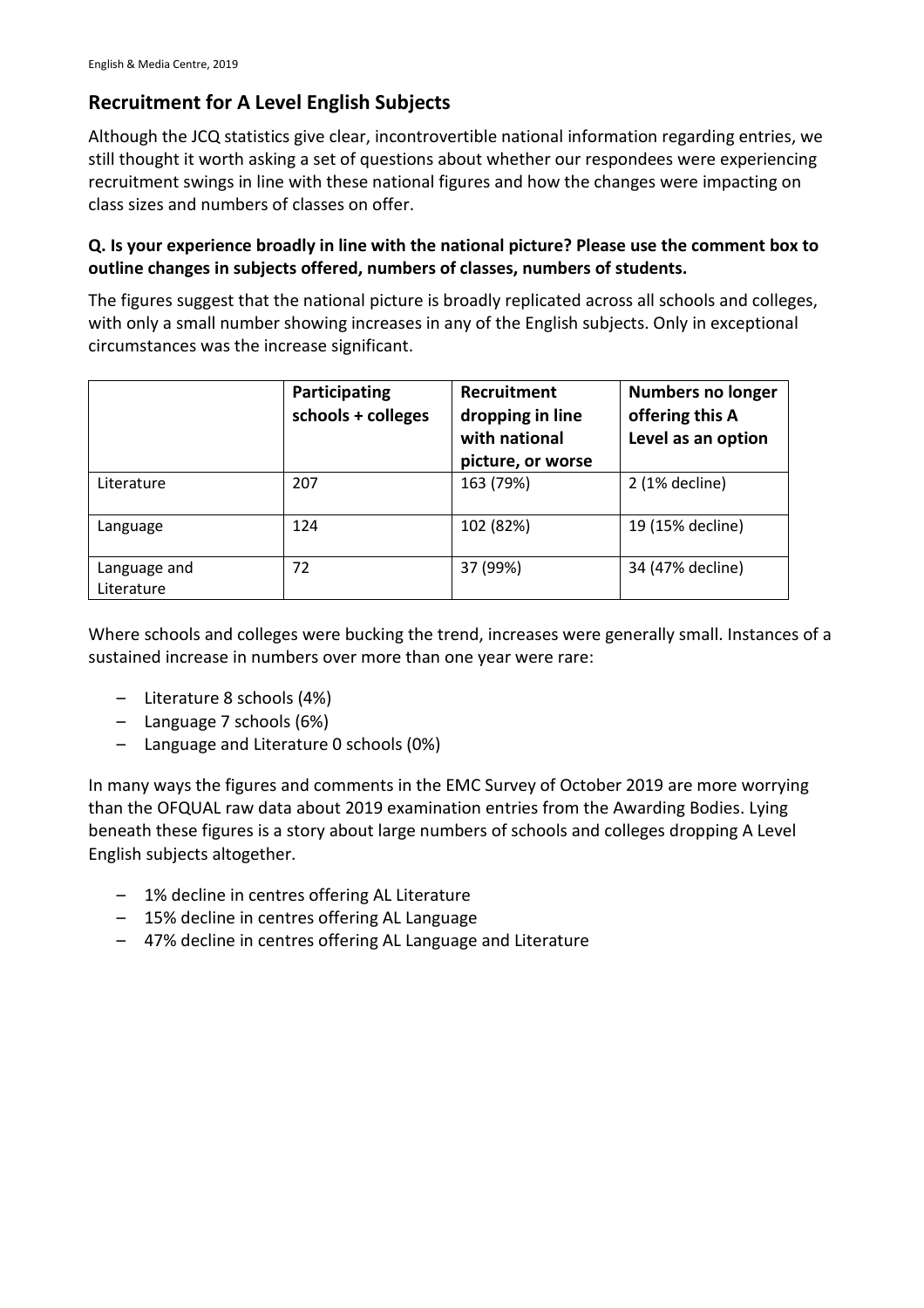English & Media Centre, 2019

The small dip in centres dropping Literature does not paint the full picture of what is happening on the ground. A large number of centres reported offering fewer classes for this subject area. Comments such as the following were common in the responses:

*We have seen a significant decrease in the numbers taking Literature from 60 students (3 classes) prior to the spec changes to only 1 class of between 15 and 19.* 

*Historically, we have had four groups of Language (80-90 students) each. This year, we we were expecting three classes (approx 70 students). In the end, we only have two classes (43 students).* 

*We used to run two A-level groups studying English Literature. However, we only now have one group averaging 15 students.* 

*We used to fill two classes per year group for A Level English Literature and now have just one class for Year 12 and one for Year 13.* 

*We used to offer two sets for Literature at A Level, with cohorts between 20 and 25 entries. Now, we've had our sets reduced to one, with class sizes between 6 and 9.* 

Similarly, a significant number of respondents commented on large decreases in class size itself. Here are some examples:

*Our class size has reduced from 15-20 to 4-8 students.* 

*We used to have approximately 20/22 students wanting to study English Lit – numbers have consistently fallen over the past years to around 10 to 2 this year* 

*Literature numbers have collapsed to single figures.*

*Language has gone from around 20 pupils to 3-4.*

*Language reduced from over 110 to less than 70 students.*

*We have a massive decrease in all English subjects:*

- *Literature: 2009 = 100;2019 = 33*
- *L& L: 2009 = 88; 2019 = 19*

– *Language: 2009 = 90; 2019 = 32* 

*The above is across the 2 year course* 

*We once had 25-30 A level Lit students – we recruited 5 this year – 260 in the year group. We believe some studied A level English Lit elsewhere – but not many. In the past we would have 10 – 15 studying Language. It dropped son low we went through a spell of not being able to offer it. We resurrected it this year and have 8 students studying it.* 

*We used to have all three subjects flourishing, now we only have a Lang/Lit course of 10 students.*

*In 2010-2016, we had two classes for language, and two for literature. Each subject cohort never dropped below 40. In 2017, budget restrictions forced us to move to one class per subject, and students were no longer able to take both language AND literature as they were timetabled against each other. We now have 6 language students, and 12 literature students*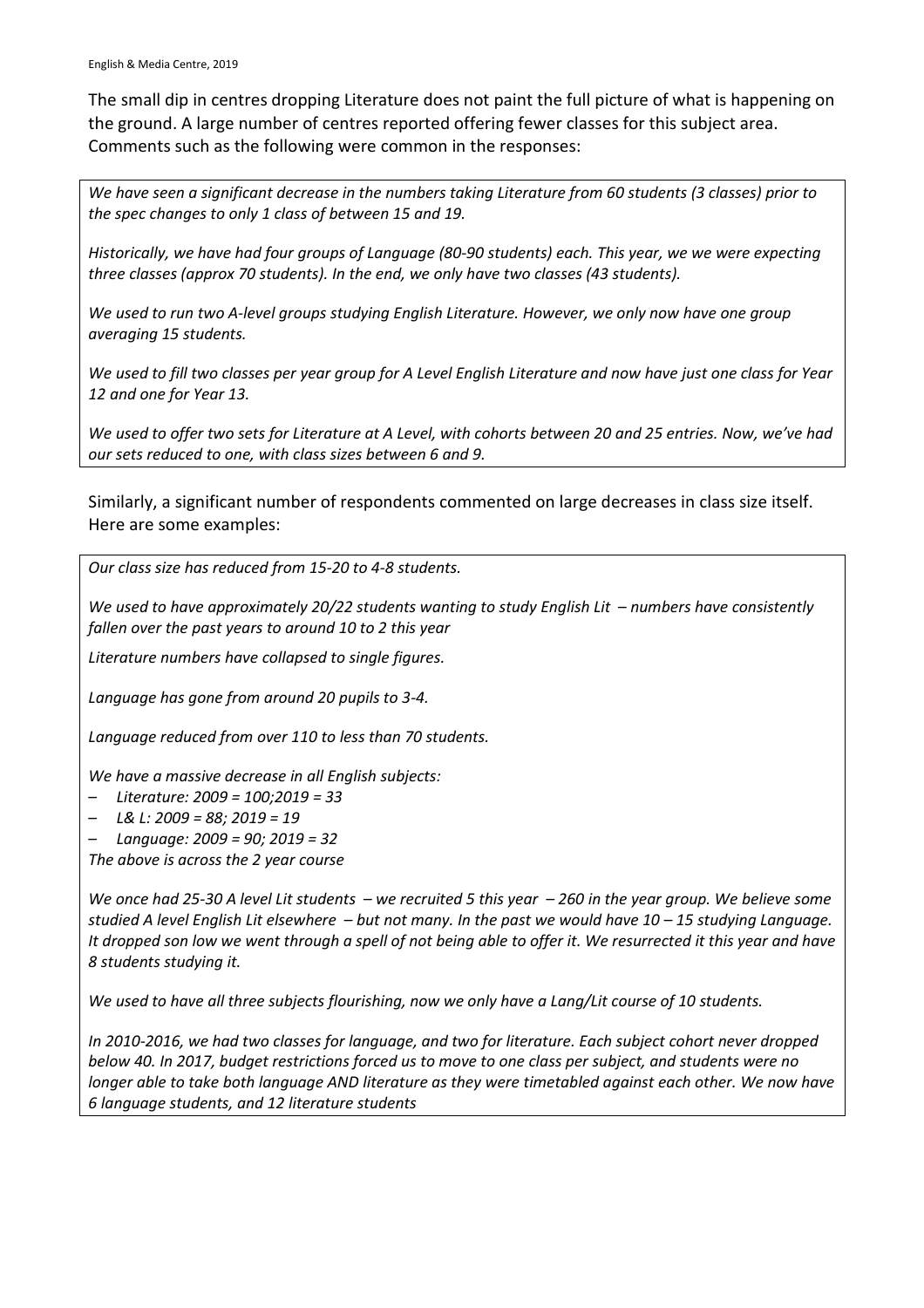### **Reasons for Fall in Numbers**

This section forms the bulk of this report. Reporting on views of over 200 teachers on why recruitment has fallen gives us valuable information and insights that could form the basis of further, more substantial research and action to effect change. The raw statistics are very useful but equally so are the individual comments that most of the teachers were eager to offer. The comments are especially interesting if they occur repeatedly, forming a pattern across all those surveyed. This we often found to be the case. There were some dissenting voices but these were rare and it was easy to see big patterns of agreement, where a huge majority of respondents seemed to concur, and even use the same words repeatedly to express their view of what was occurring and why.

It's worth noting that in this survey, as compared with that in 2017, we decided to refine the questions to allow us to glean more information about individual subjects within the English suite. This made the answers a little more complex to process but it does give a clearer picture of differences between the English subjects – for instance some insight into why English Language and English Literature A Levels seem to be under particularly severe pressure.

### **Q. Here are some reasons why recruitment may have fallen. If you have noticed a fall in recruitment, please tick your top three reasons for each subject.**

**Literature Language Language and Literature** Students not enjoying GCSE English  $\begin{array}{c|c|c|c|c} \hline 3 & 1 \end{array}$  | 1 STEM being seen as the best option in HE and for employment 1  $\vert 2 \vert 2 \vert 2$ STEM being promoted in schools 4 3 3 Students no longer reading for pleasure 2 | 9 | 4 Loss of offer of 4 AS Levels in Year 12, leading to shrinkage 7 3 6 Parental pressure to do subjects that are perceived as more vocational 6 5 5 Students' perception of English as a high pressure, difficult subject 5 7 7 English exam grading perceived by students to be unreliable 8 6 7 Students not enjoying KS3 English 9 8 9

*Nine reasons were offered for teachers to select from. They are listed and numbered here (1-9), with the most commonly selected first.*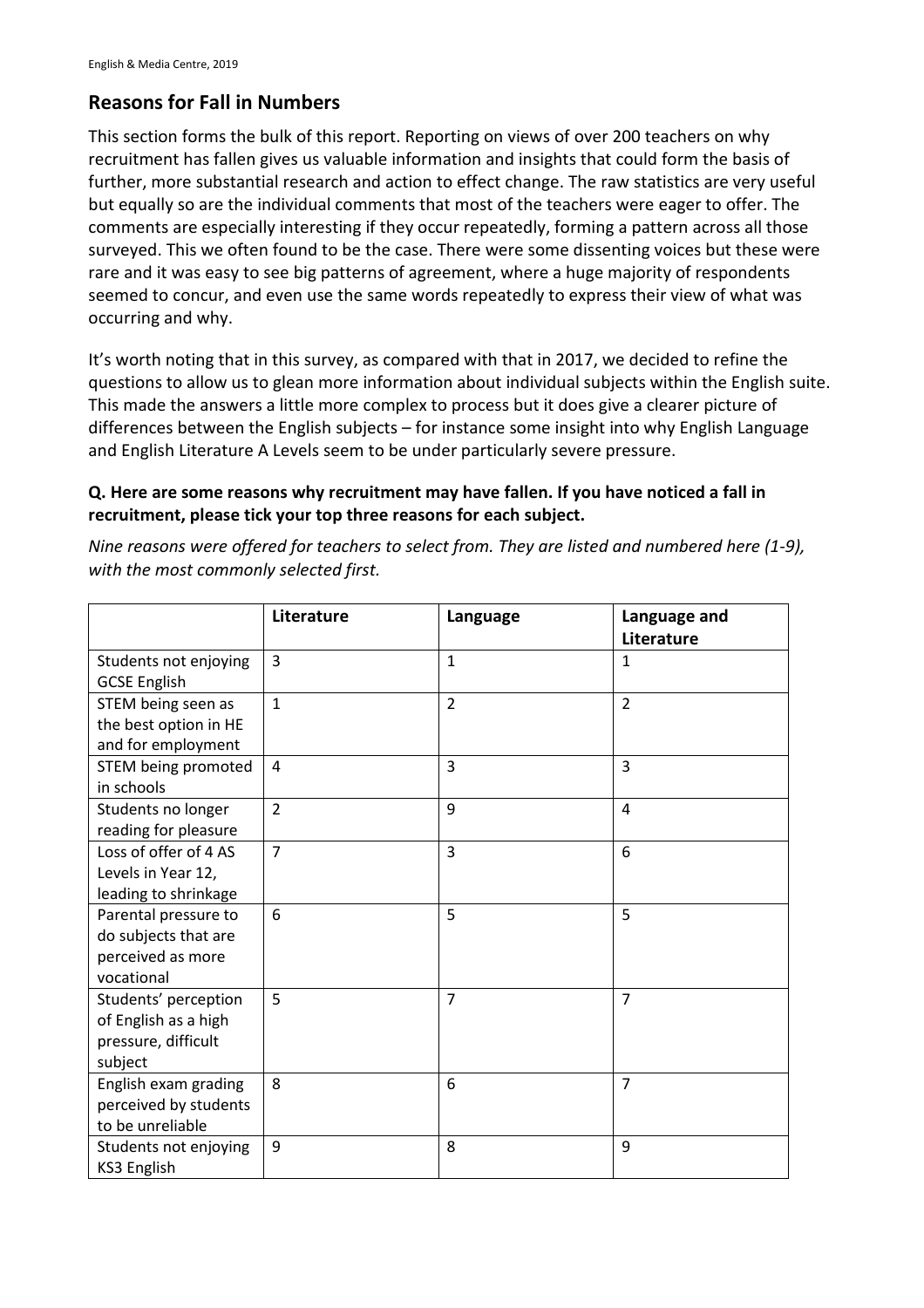The picture is similar to that reported in 2017. Teachers had space to provide additional ideas of their own (or to add more detailed comments) about the possible causes for a reduction in numbers recruited. These have been summarised below.

### *Additional reason 1 – The diminished cultural status of English*

*There seems to be a significant cultural shift away from Literature and the humanities and this is very shortsighted in my opinion.*

*I think that the culture of instant access to knowledge, created by the internet is producing a generation who don't know how to sit for hours and just read for pleasure, hence the decline in English numbers.* 

*Students, parents, education and society in general now value maths and sciences more. English is no longer prestigious with too many students viewing it as a necessary evil.* 

*National and cultural perceptions of both Englishes are the root cause of our slump at our school. Social value has decreased: perception of where English can take you.* 

### *Additional reason 2 – Competition from a wider range of subjects*

*Our school, two years ago, introduced Psychology as an A Level option and this has definitely impacted our numbers as well.* 

*developing more of the other humanities/arts subjects such as psychology, sociology, politics, philosophy and criminology.*

*Another reason I feel are students selecting more 'new' subjects such as Criminology and Psychology. The numbers for these subjects are high in comparison to other subjects in our college.* 

*It's partly to do with students lack of enjoyment with the new GCSEs; and partly due to the popularity of 'new' A level subjects such as Politics (where our numbers have increased dramatically).*

## **GCSEs and Their Relationship to A Level**

Given the importance attached to the 2015 GCSEs in the last survey we thought it worth asking a specific question about it in this one:

### **Q. What are your thoughts about the relationship between 2015 GCSEs and the A Levels (for example how well they prepare students, how far they encourage continuing study)?**

While not all teachers who responded were critical of the current GCSEs, a large majority of those answering this question were. Words like 'dry', 'dull' (or 'deadly dull'), 'limiting', 'narrow', 'boring', 'relentless' kept recurring.

Some of the common themes have been identified and exemplified below.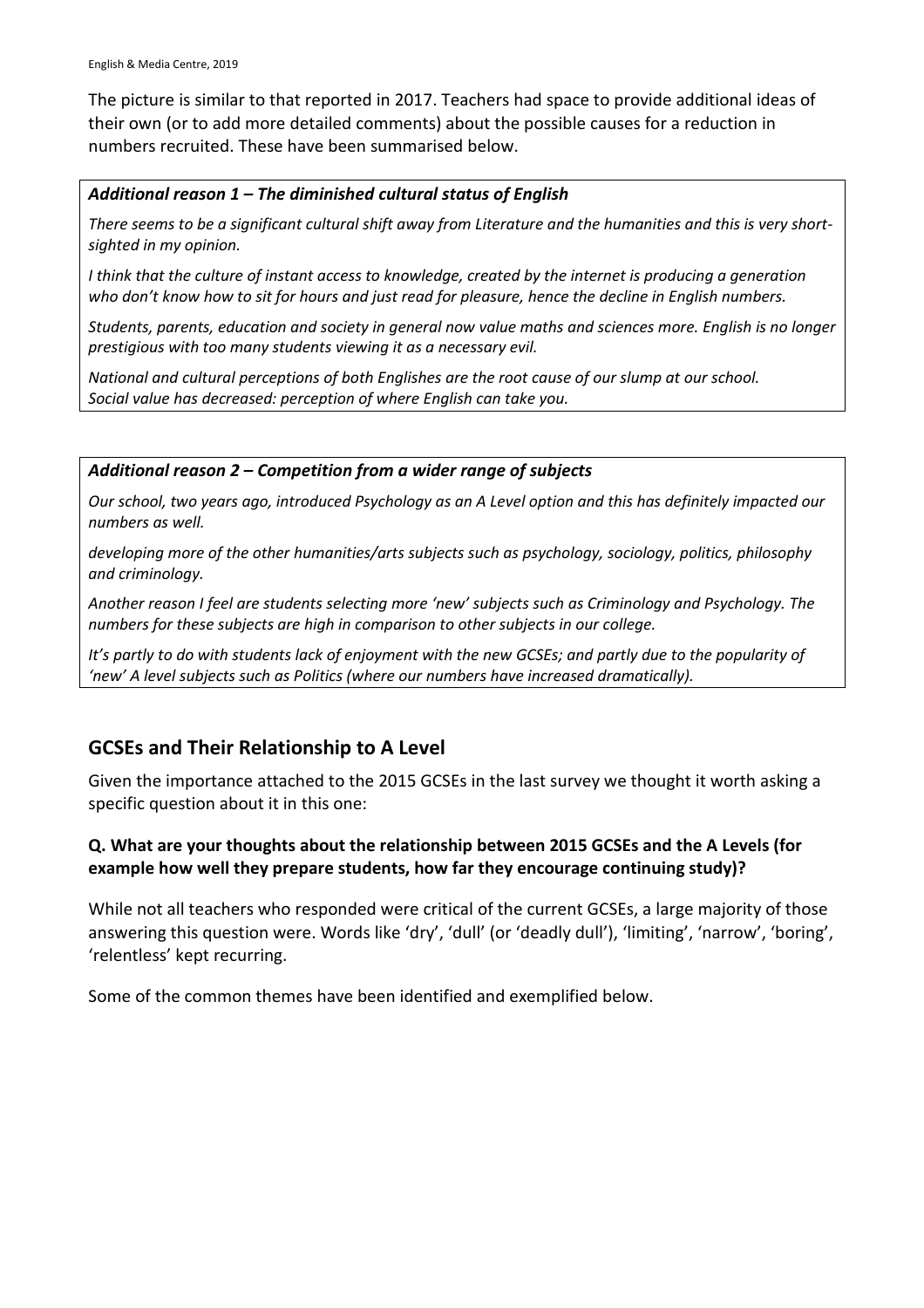### *English GCSEs actively put students off further study*

*GCSE syllabuses just aren't sufficiently stimulating and engaging – students are switched off.* 

*The nature of the GCSE syllabus discourages enthusiasm for continuing with English.* 

*The Language GCSE is still very dry and does not encourage an enjoyment of the subject amongst some of the students, despite our best efforts.* 

*Students find it all tedious. Language students are pleasantly surprised when they see that A level is not like GCSE* 

*They are driving students away from the subject* 

*Students often find English language GCSE very dull and I think this puts them off further study.* 

*I have the impression that English as it is currently widely prescribed in schools is as likely to put off pupils off as inspire them.* 

*GCSE too dry so not a recruitment tool at all* 

*Students hate the GCSE and seem to be being taught 'English by numbers'. It is definitely putting them off.* 

*The course deters students as it is challenging and can be quite dry.* 

*The new GCSE specifications have really killed the joy of English.* 

*GCSE English Language is dry, dull and difficult and disaffects students of all ability levels. There used to be an uptake at A level by less able students with a C, but who enjoyed the subject and were therefore open to A level lit. No longer, sadly.* 

*Texts for GCSE literature are often not seen as relevant, so enjoyment has dropped.* 

### *Insufficient connection between GCSE and A Level (particularly for Language)*

*The Language paper does not prepare them very well. Where is the spoken language element? It is a very dry exam.* 

*The GCSE is a very prescribed and narrowly focused in terms of Literature, which has been documented and does not really prepare students for studying this subject effectively at KS5.* 

*For Language, the GCSE is so redundant in relation to A Level Language that they barely see a connection between them.* 

*There is no resemblance between GCSE English Language and A Level*

*Language – formulaic, repetition of same question types and dullness of (paper 2) texts is killing enthusiasm for studying Lang and bears little relation to the empirical nature of A Level study. No opportunity for reading for pleasure. Our school's prescriptive, mechanical SOWs for GCSE are killing off teachers' enthusiasm, never mind pupils'*

*There seems to be a big jump between GCSE and A-level now, and far less independent thinking, so the NEA poses problems.*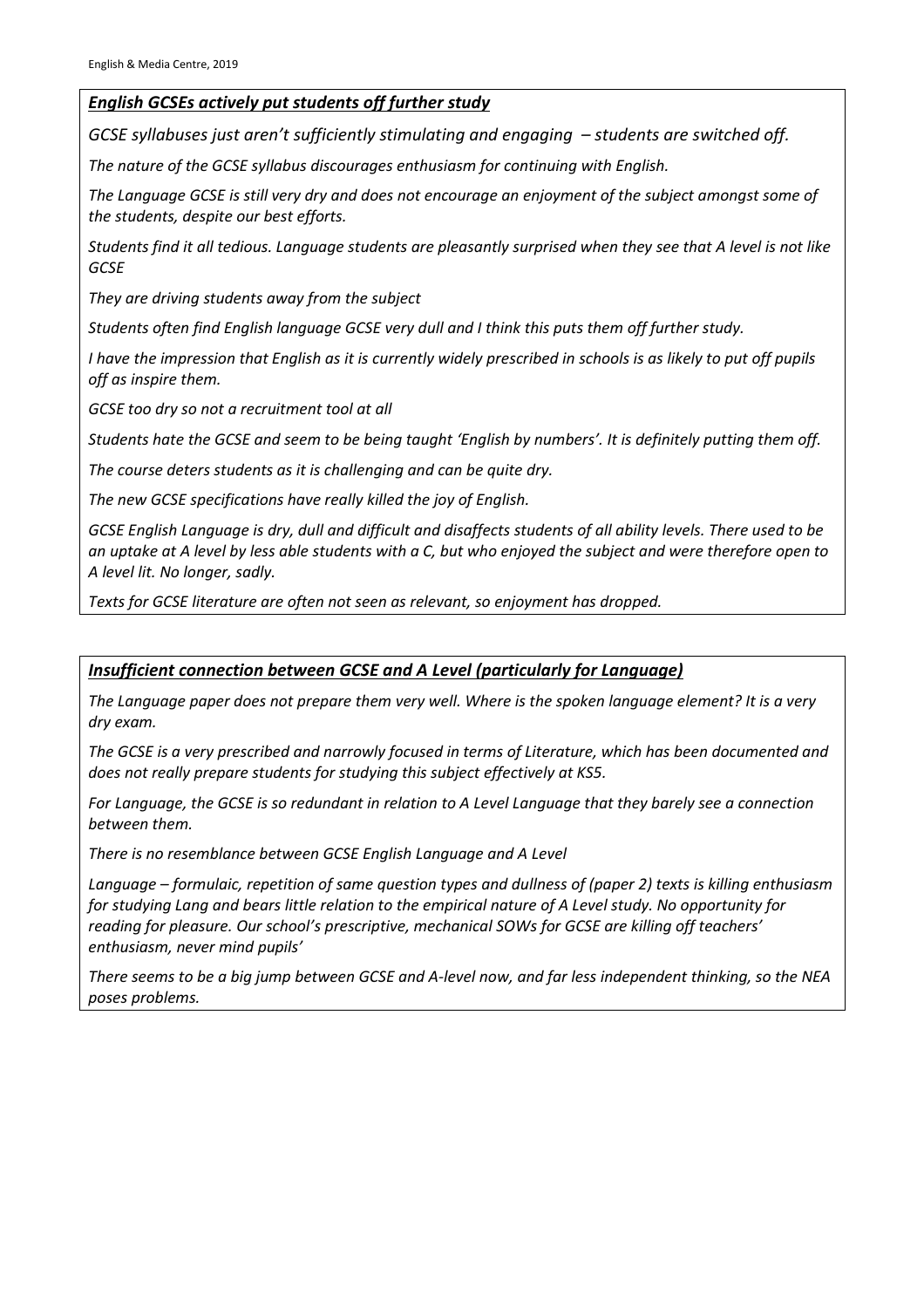### *GCSEs are too narrow – in terms of what is taught and how*

*I have taught and examined the new GCSEs and have tried to remain positive but they are awful. The focus of the literature course is narrow (as in, dead white men) and the lack of opportunities to write slowly re draft is holding students of all abilities back.* 

*The narrowness of the GCSE specifications and the increased focus on nineteenth century canonical texts has decreased enjoyment and variety somewhat and does not prepare students for the more varied diet at A Level.*

*The narrowing GCSE Language curriculum doesn't encompass the thrust of language as a social tool. The content of the Language A-Level students find interesting (e.g. gender, child language, spoken language, social media) is not represented at GCSE* 

*The new GCSE is very restrictive, offering a very narrow range of text choices and encouraging students to be prescriptive in the way they approach writing questions. We have to do a lot of work at the beginning of Year 12 on how to write a proper essay!* 

*The texts chosen for study are largely white, male and old. This makes English Literature seem outdated and dry – this does not help recruitment. We refer to our modern texts and wider reading to stimulate interest in the students.* 

*A problem is the lack of 'different cultures' texts available for study.* 

*I think that the very prescriptive way of answering the GCSE Language questions has put many off carrying on with English. Also, the push towards learning by heart has also given a sense of 'what's the point?' to some.* 

*Language in particular is very prescriptive and a lot to do... The students feels like they're just churning out the same old same old. In terms of Literature, they feel bogged down in having to learn quotes.* 

### *Absence of coursework*

*Lack of coursework element for Lit is damaging.*

*Loss of coursework hugely disadvantages, lack of sustained answers, enjoyment quashed by overly fussy and pedantic rubrics for discrete questions, deadly dull Language reading texts in exams, increase in content means relatively whistlestop tours.*

*The A Level doesn't build on anything from the GCSE really and the coursework is too unfamiliar for students when there is no coursework or controlled assessment at GCSE.* 

*The lack of coursework at GCSE could put some students off further study.*

*The content of the new GCSEs means there is a lot of 'exam preparation' – the course is in danger of becoming only exam focused. Also, students don't develop the skills in literary analysis that GCSE coursework used to help them achieve. For bright, academic students, coursework was a great stretch opportunity and prepared them effectively for A level.* 

*The loss of the spoken language coursework I feel limited their understanding of the breadth of language exploration at GCSE.* 

*Losing study of spoken English has made a difference.* 

*Language is not a fair prep for A Level. I miss teaching the spoken language element and felt that that gave an insight into what it may be like at A Level.*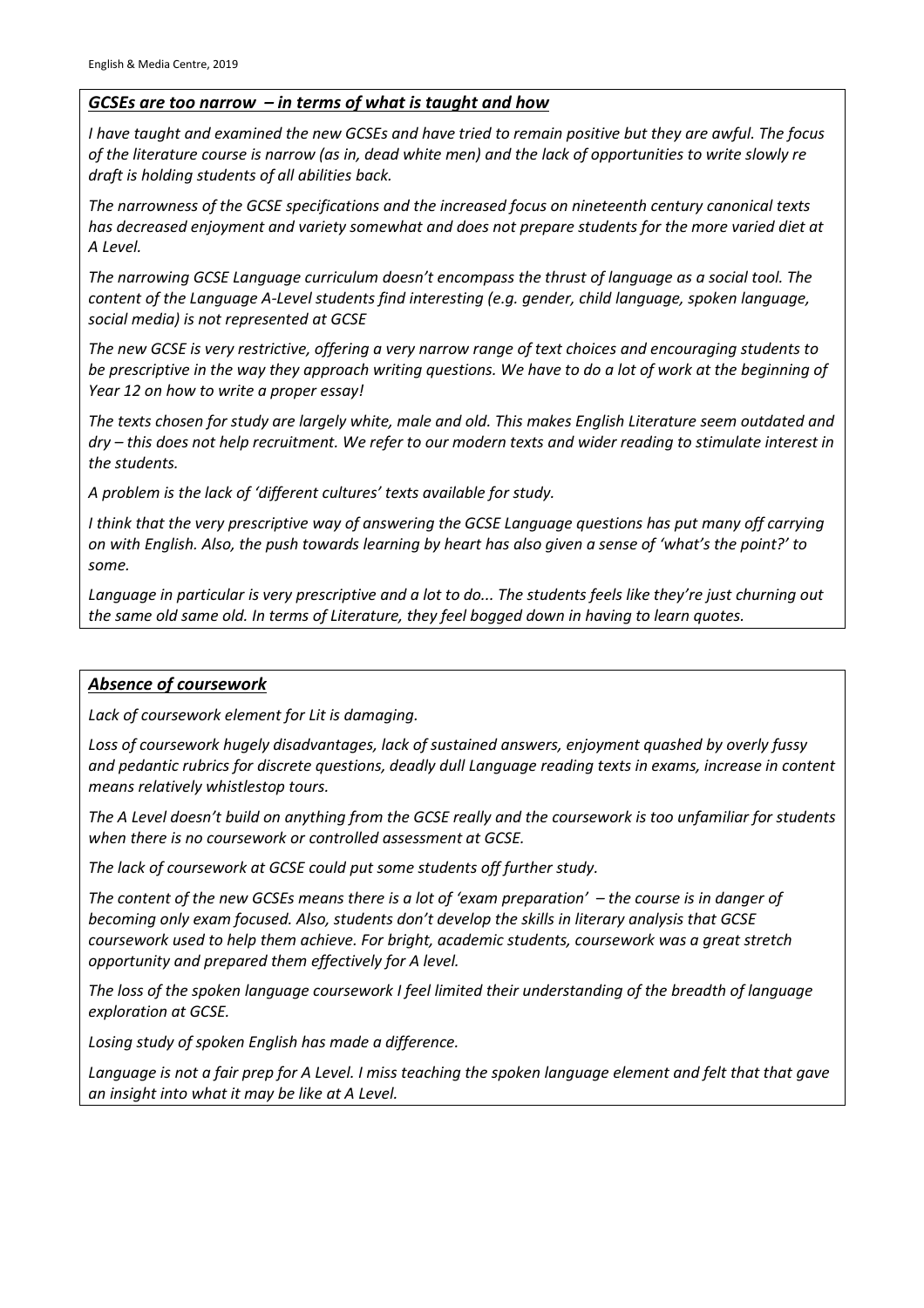### *Students are being 'spoon-fed'*

*We ask so much more of students at A Level, whilst at GCSE (as it is a key measure of our success) we spoon feed. Many students then struggle with the independence.* 

*GCSE spoon-fed; A Levels require genuine engagement.*

*GCSEs constrain, [students] seek spoon-feeding received opinion.*

*Not enough independence. Pressure to spoon feed for GCSE and pupils find very big gap for 'A' level.* 

*The spoonfeeding is a major problem for more independent thinking. Formulaic writing isn't helpful. They've been put off by boring texts and boring teaching.*

### *A matter of social justice*

Several private schools reported teaching the IGCSE, and finding that this provides a better link to A Level. Given that this qualification isn't available to state school students, this raises serious concerns about social justice: are state-school students more likely to be put off taking English A Levels than their private school counterparts?

*We do IGCSE Edexcel, which leads very effectively to A level.* 

*We are fortunate in being able to offer IGCSE English Language and Literature (CIE). Although there are issues with these specs, I feel they are better and more engaging than the new 2015 GCSEs.* 

*I feel that the jump between GCSE and A Level is as large as ever. I particularly regret the loss of coursework as a means of helping pupils to learn through their own writing. We switched to IGCSE five years ago and one key consideration for us was the continuing availability of coursework.* 

*We did OCR for two cycles and then switched back to CIE IGCSE. Found GCSEs reductive, prescriptive and full on.* 

*We do IGCSE which is much better preparation and feed into A Level* 

*We follow IGCSE, which is a good lead-in to A Level.* 

#### *Literature working better than Language*

It's important to note that teachers were much more critical of GCSE Language than Literature. Many teachers felt that the latter did prepare for A Level, though these same teachers were still often critical about the limited selection of texts on offer and the lack of contemporary and broadly representative texts. The following comments highlight the mixed feelings about GCSE English Literature.

*The new GCSE Literature course does prepare students well in terms of the analysis skills required and the evaluative aspect and those that are still choosing to pursue it are writing more effective responses right from the start of the course. The volume of poetry studied at GCSE either completely puts students off or they become passionate about it. Another issue that is a problem is the lack of 'different cultures' texts available for study.* 

*The 2015 GCSEs prepare the students for A Level Literature quite well in one respect as they are more challenging. They have helped the students to read in more depth and undertake more difficult questions under examination conditions.* 

*I think the lit course prepares students rather well as the level of essay writing is high and the need to engage with the texts as a whole has ensured students develop their own thoughts and ideas on the text. I think a larger range for the modern text options may help encourage further study. The heavy focus on analysis and limited time di write each essay does take away slightly from student's ability to fully develop their own ideas/arguments but in the whole, I think they're much better preparation for A Level.*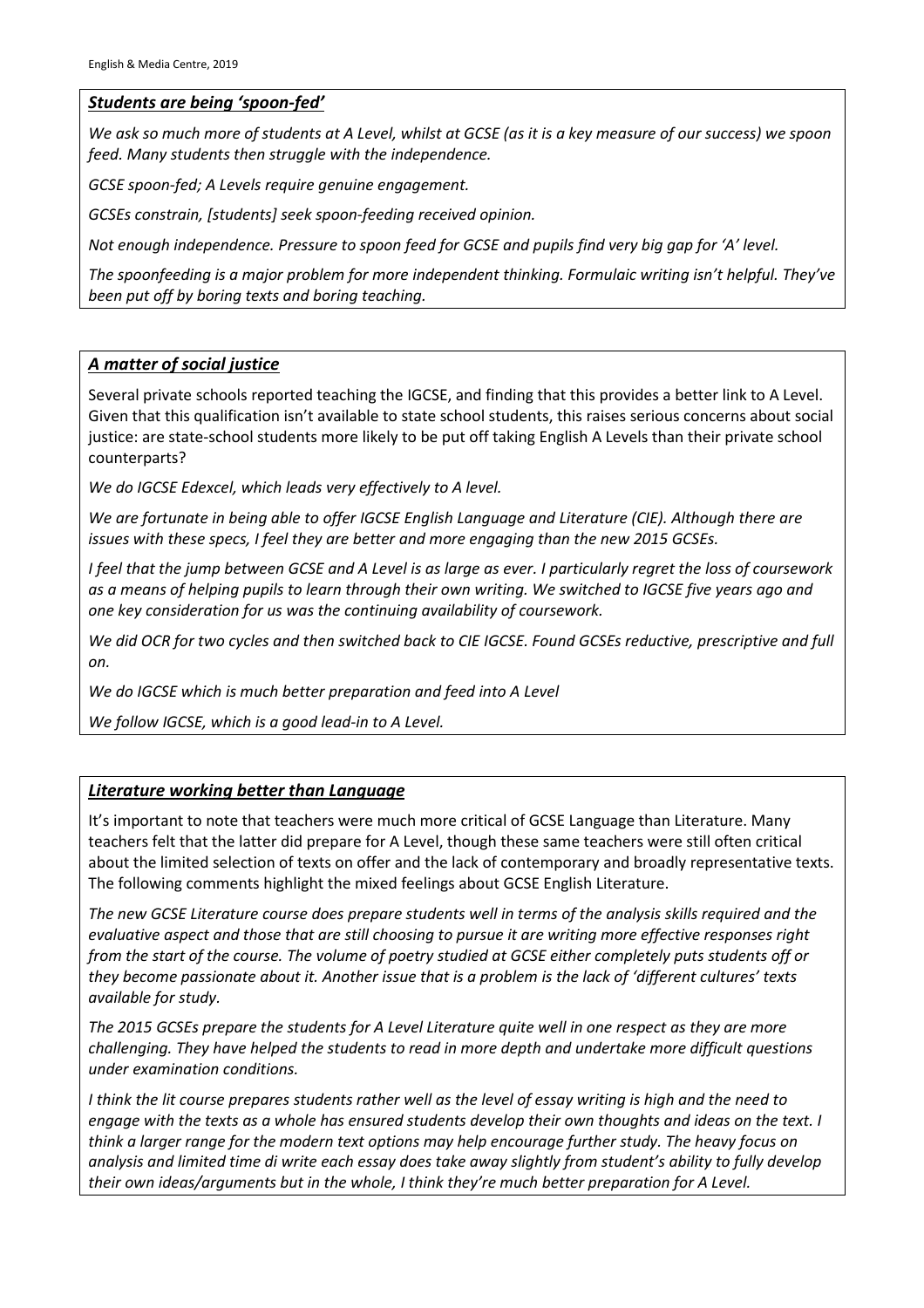### *Literature working better than Language (cont.)*

*Literature – two year GCSE is good preparation for linear course; no preparation for NEA. Pressure to complete all exams as closed book is a major deterrent to continuing study, despite A Level being partly open book. Language – formulaic, repetition of same question types and dullness of (paper 2) texts is killing enthusiasm for studying Lang and bears little relation to the empirical nature of A Level study. No opportunity for reading for pleasure. Our school's prescriptive, mechanical SOWs for GCSE are killing off teachers' enthusiasm, never mind pupils'*

*GCSE Lit is more of a memory test rather than a springboard to independent critical thinking. Students are less resilient and skilled when taking up Lit because of this.* 

*There is an incessant brutality about the 16 poems and 10 non-fiction pieces which crushes the joy. They are trying to get too much in.* 

*Syllabuses at GCSE do not encourage, or reward, independent thinking. Far too many repetitive questions in English Language. Too many different assessment objectives for each text in Literature.* 

*Literature would be better with more breadth, do 2 novels and choose one for the exam, higher focus on craft, genre, etc otherwise just another form of language exam.* 

*I think that Literature GCSE can put students off as there is more focus on remembering key quotations than there is on exploration of themes and ideas!* 

*Literature does a decent job of introducing literary approaches to students, but focuses too much on narrow recall of detail/quotations whereas the A Level exams are at least partially open book.* 

*The lack of tiering makes Literature particularly punishing for middle – and lower-ability students.* 

*Lit is good preparation for A Level ... it's the less academic kids that it is incredibly poorly suited for.*

### **Q. Anything else you'd like to tell us about A Level recruitment?**

**The comments below draw attention to potential wider implications of continuing falls in numbers.**

*The decline in numbers has really hurt departments. Fewer students, fewer classes... more unhappiness in departments because staff do not get to experience A Level. This is often the newer staff which leads to less job satisfaction and therefore makes [teacher] retention harder.* 

*I love teaching A Level but it is becoming very difficult with smaller classes as discussions become stilted and too teacher-led. Also by retaining only less suited/able students makes teaching the course more difficult and time consuming as students lack the understanding needed at this level and find it hard to express themselves or develop a line of argument in a reasoned manner.*

*I've loved teaching for 20-years and now feel so fed up with it.*

### **How the survey was carried out**

The survey was carried out by the English and Media Centre in October 2019 on behalf of the Common English Forum. This is an umbrella group of organisations representing English subject specialisms at all levels from primary to university.

The survey was open to all English teachers, who were alerted to it via our email list and social media accounts. 207 schools took part. All of these provided data about A Level English Literature, 124 about A Level Language and 72 about combined A Level Language and Literature.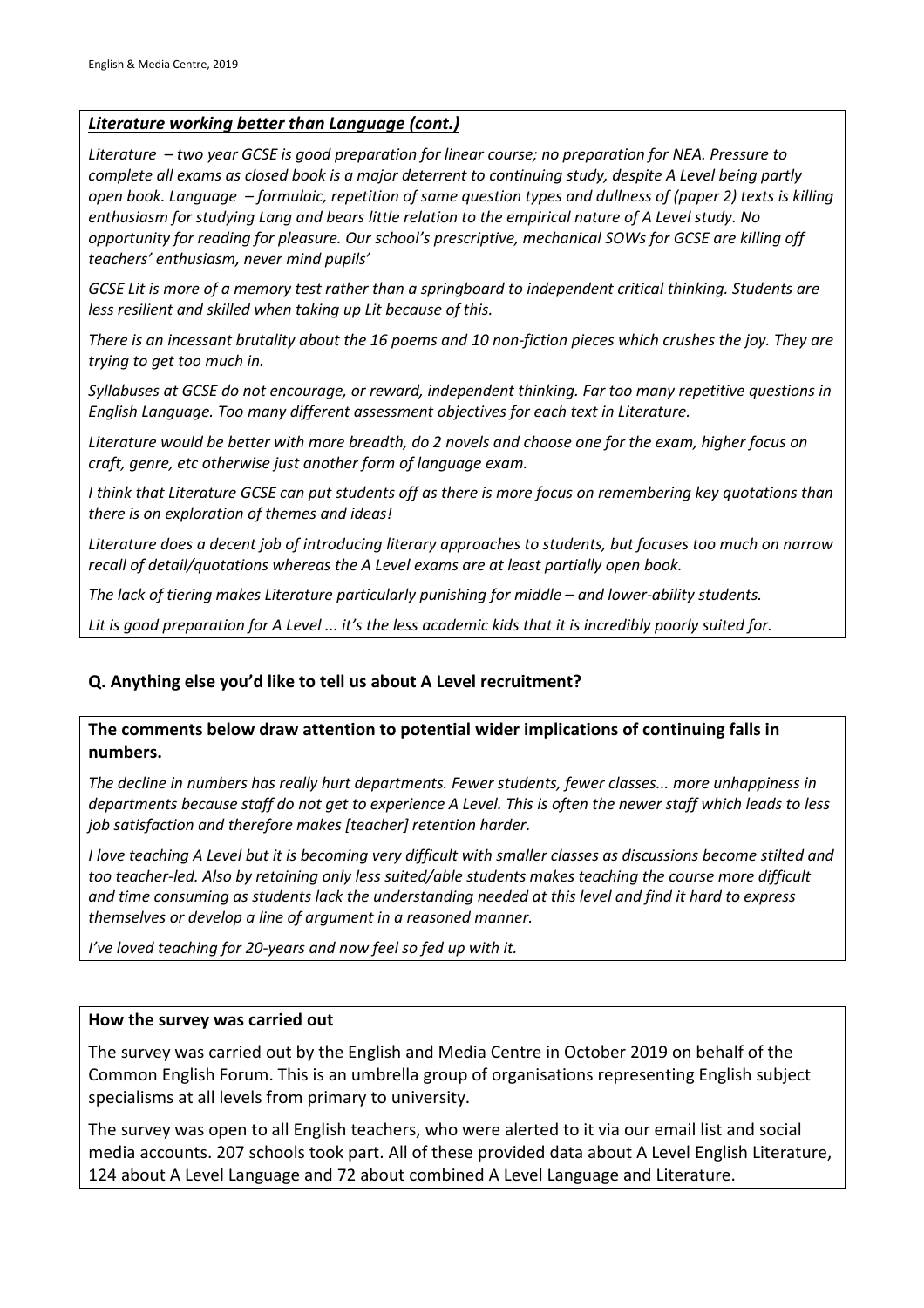### **APPENDIX 1**

**Figures based on Joint Council for Qualifications, GCE A level summer results (provisional), available at https://www.jcq.org.uk/examination-results/a-levels**

|         | <b>England only</b>            |                     | UK (England, NI, Wales)       |                |
|---------|--------------------------------|---------------------|-------------------------------|----------------|
|         | <b>English (all subjects)</b>  | <b>History</b>      | <b>English (all subjects)</b> | <b>History</b> |
| $2019*$ | 58347 (c.12: -31%, c.18:       | 47114(+2% on 2012,  | 63,135(-12% on 2018) (-       | 51,438         |
|         | $-13.5%$                       | +6% on 2018)        | 25% on 2016) (-30% on         |                |
|         |                                |                     | 2012)                         |                |
| 2018    | 66923 (c.12: -21%, c.17: -9%)  | 44403 (-4% on 2012, | 72,015(-8% on 2017)           | 48,937         |
|         |                                | -2% on 2017)        |                               |                |
| 2017    | 73137 (c. 12: -13%, c.16: -6%) | 45241 (-3% on 2012, | 78,647(-7% on 2016)           | 50,311         |
|         |                                | $-8.2\%$ on 2016)   |                               |                |
| 2016    | 79072 (c. 12: -6%)             | 49302 (+6% on 2012) | 84,710 (-5.5% on 2012)        | 54,731         |
| 2012    | 83721                          | 46169               | 89,638                        | 51,652         |

|      | <b>England only</b>       | UK (England, NI, Wales)             |
|------|---------------------------|-------------------------------------|
|      | <b>English Literature</b> |                                     |
| 2019 | 37179 (-8.1%)             | 40,824 (-8% on 2018) (-16% on 2016) |
|      | (-15.7% on 2016)          |                                     |
| 2018 | 40456 (-4.3%)             | 44,290(-5% on 2017)                 |
| 2017 | 42246 (-4.2%)             | 46,411(-5% on 2016)                 |
| 2016 | 44095                     | 48,697                              |
| 2012 | NA.                       | <b>NA</b>                           |

|      | <b>England only</b>               | UK (England, NI, Wales)             |
|------|-----------------------------------|-------------------------------------|
|      | <b>English Language</b>           |                                     |
| 2019 | 13689 (-22.2%)(-40.5%<br>on 2016) | 14,114(-22% on 2018) (-40% on 2016) |
| 2018 | 17589 (-14.8%)                    | 18,049 (-15% on 2017)               |
| 2017 | 20641 (-10.3%)                    | 21,178(-10% on 2016)                |
| 2016 | 22993                             | 23,575                              |
| 2012 | NA.                               | <b>NA</b>                           |

|      | <b>England only</b>               |                                    |
|------|-----------------------------------|------------------------------------|
|      | <b>English Lang and Lit</b>       | UK (England, NI, Wales)            |
| 2019 | 7479 (-15.8%) (-34.6%<br>on 2016) | 8197 (-15% on 2018) (-34% on 2016) |
| 2018 | 8878 (-13.4%)                     | 9676(-12.5% on 2017)               |
| 2017 | 10250 (-10.4%)                    | 11,058(-11% on 2016)               |
| 2016 | 11433                             | 12,438                             |
| 2012 | <b>NA</b>                         | <b>NA</b>                          |

|      | All subjects England only       | All subjects UK (England, NI,<br>Wales)       |
|------|---------------------------------|-----------------------------------------------|
| 2019 | 736734 (-1.2% on 2018) (-7% on  | 801,002(-1.4% on 2018) (-4.3% on              |
| 2018 | 2012)<br>745537 (-1.9% on 2017) | 2016) (-7.1% on 2012)<br>811,776(-2% on 2017) |
| 2017 | 759233 (-1.4% on 2016)          | 828,355(-1% on 2016)                          |
| 2016 | 769340                          | 836,705                                       |
| 2012 | 791761                          | 861,819                                       |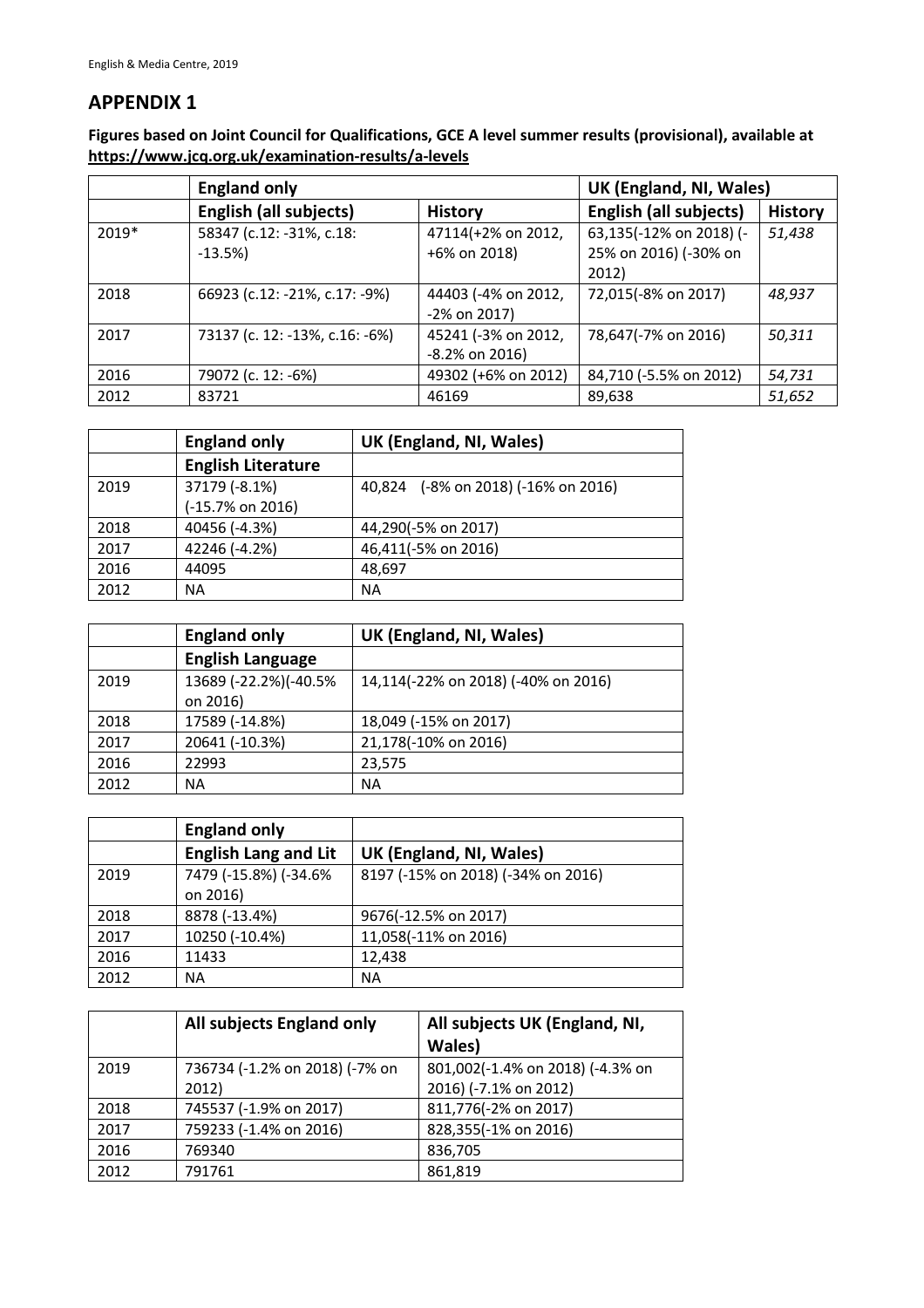#### **Notes on Appendix 1**

- 1. The first cohort of students to study GCSE 2015 sat their A Levels in summer 2019. The last cohort of students to study the previous GCSEs sat their A Levels in summer 2018. The decrease in numbers between summer 2018 and summer 2019 might, therefore, be seen to have some relationship to the GCSE reforms. (13.5% across all English subjects).
- 2. The breakdown for separate subjects into Literature, Language and Language & Literature is not available in the JCQ statistics pre-2016. However, in a presentation to CCUE in 2013, Adrian Barlow quoted GCE Inter-Board Statistics of entries for 2011 as follows:

English Literature: 49,478 English Language: 23,690 English Language & Literature: 17,240

These provide an indication of the fall in numbers over time, so we have used these in the background to the survey, whilst using the JCQ figure for the combined subjects for 2012.

3. We have referred to the figures for entries in England in our report. The UK-wide entry includes Wales and Northern Ireland. The figures are broadly comparable. Further research might want to examine whether there are any statistically significant differences worth investigating further.